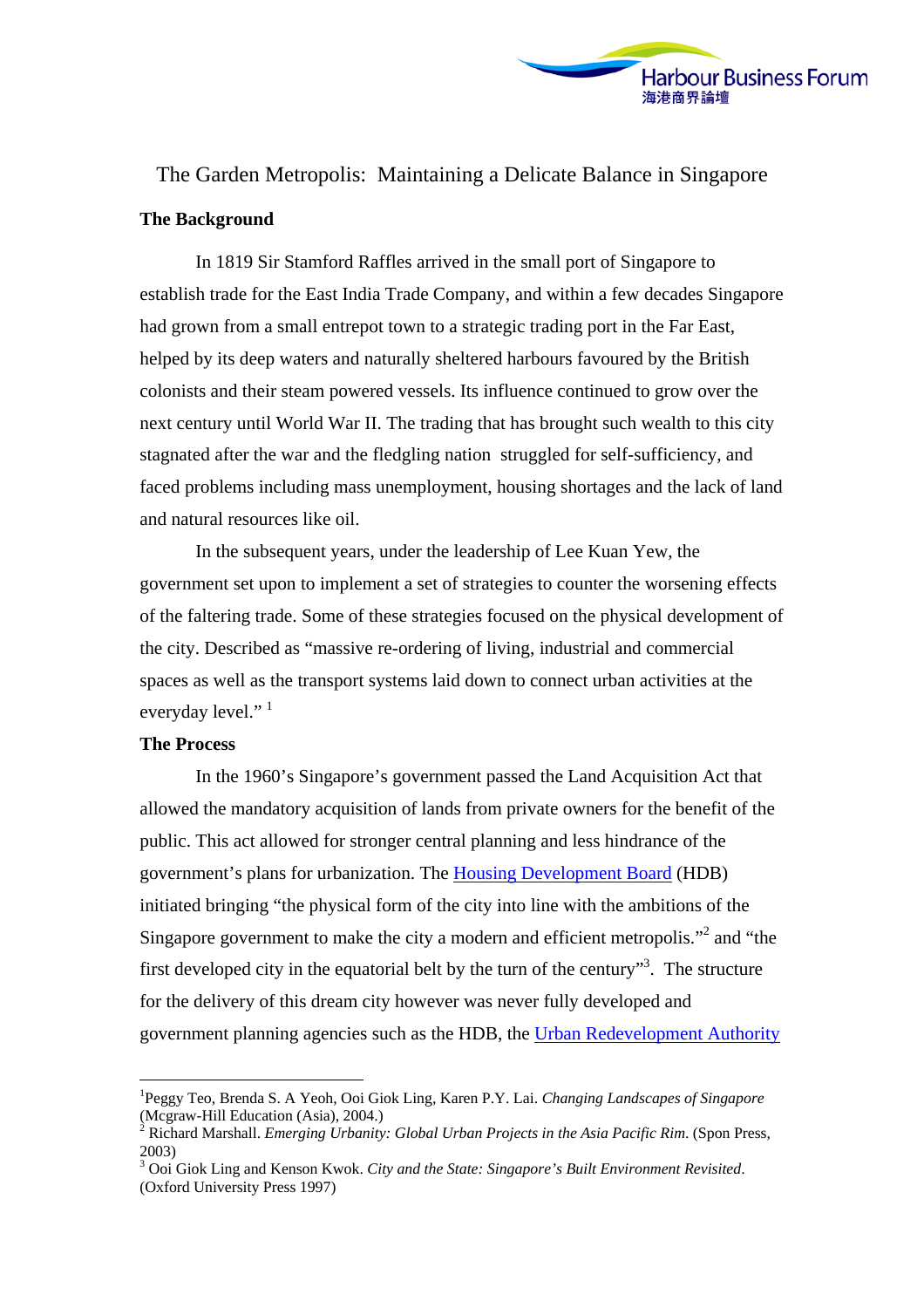(URA) and the [Jurong Town Corporation](http://www.jtc.gov.sg/) (JTC) approached the task in a piece-meal fashion that lacked coordination.

In the 1980s Singapore adapted a planning model that reflected the top-down nature of the planning process in Singapore. Many developments were created without consultation with the community or the private sector. These developments therefore did not reflect the identity of the city nor the "environmental legibility to the people for whom such landscapes had been developed."<sup>[4](#page-1-0)</sup>

This practice of pragmatic development superseded the need for conservation and many landscapes that once defined Singapore were removed. The disappearance of historical sites brought about a downturn in the number of tourists that ventured to Singapore, the city now is experiencing another downturn in economy, but this time it was brought upon by itself.

This had the effect of highlighting the problem of the whole planning process within the government over the decades, and the government implemented the long required reforms. By the late 1980's a holistic approach and improved coordination became the signature characteristic of the state's urban development programme. This may however be starting to be challenged by the increasing diversity of needs and global demands that are driving development decisions more recently: in 1989 the government allowed the private sector to prepare developmental plans as an injection of new concepts in urban development.

## **Singapore River**

 $\overline{a}$ 

A case in point about the close coordination that was achieved among the government agencies was the cleaning up of [Singapore River.](http://www.visitsingapore.com/publish/stbportal/en/home/what_to_see/singapore_river.html)

During the colonial period, the most prominent promenade the most attractive places along harbourfront in Singapore were mainly no-go zones for Asians or the Asiatics as they were referred to by the colonial administration. Here the colonial life for the European administrators and their families was quiet, staid and well-ordered. In the quarters where the Asians had been allocated land for their settlements, life was wholly different and was often described as "ferociously Asian" in terms of the vitality, level of noise and activity. A large part of this life was carried out along the banks of the Singapore River.

<span id="page-1-0"></span><sup>4</sup> Peggy Teo, Brenda S. A Yeoh, Ooi Giok Ling, Karen P.Y. Lai. *Changing Landscapes of Singapore* (Mcgraw-Hill Education (Asia), 2004.)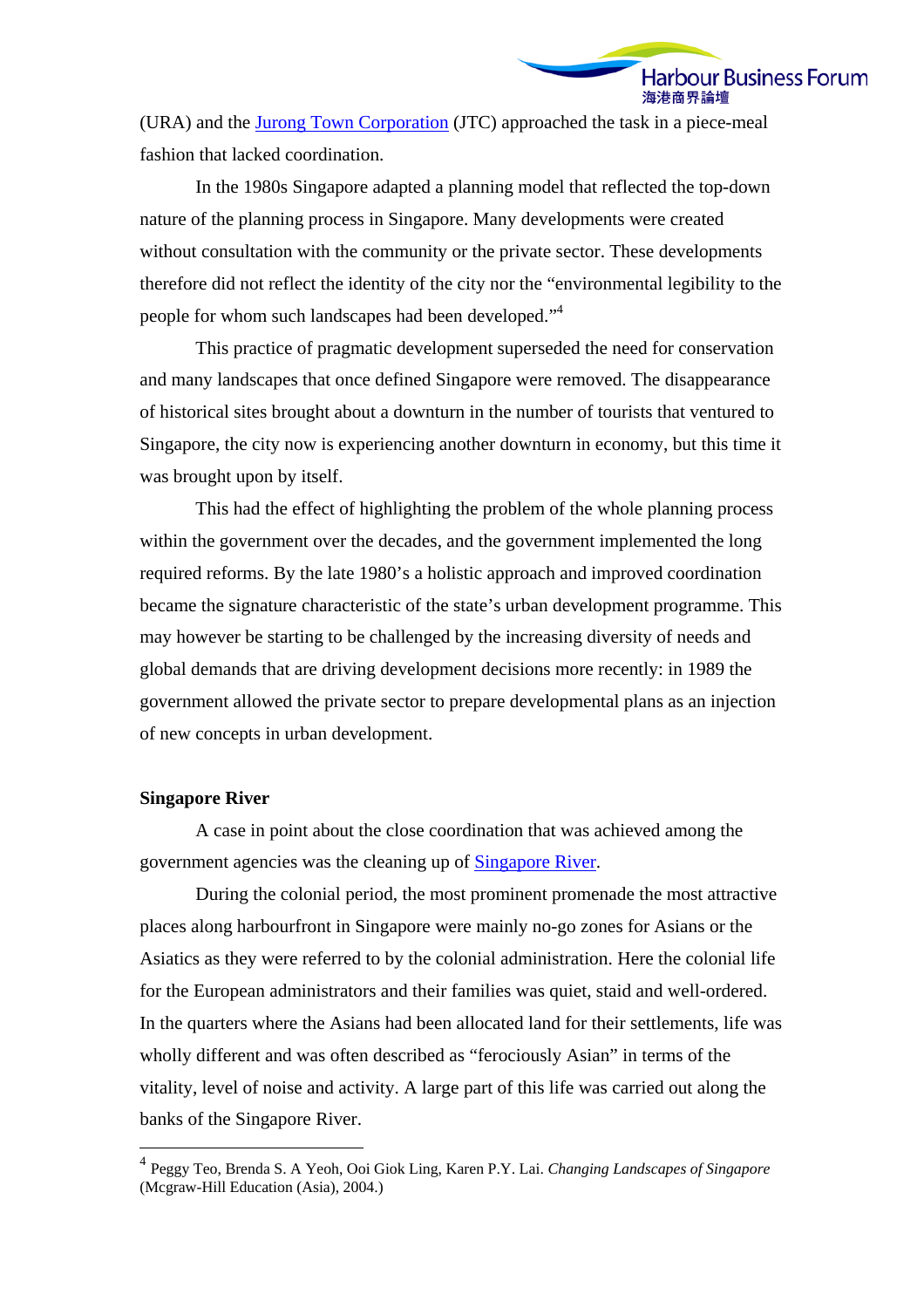Once described as the life-line of the country, by the 1960's the Singapore River had deteriorated into little more than a major sewer, rendering it biologically dead by the households and economic activities lining its banks. The [cleaning up](http://www.unepapac.org/sing_moe_river.html) of the river took ten years starting from 1978. This exercise was a multi-agency programme led by the [Ministry of the Environment](http://www.mewr.gov.sg/). It involved agencies including the HDB, the URA and the JTC because of the resettlement of residents, hawkers, cottage industries and even pig farmers then located along the riverbanks.

Today, riverine life has been restored to a large extent and the banks of the Singapore River are lined with luxury hotels, eateries and shops, upmarket and glamorous buildings like the Esplanades – Theatres at the Bay – as well as the financial centres and banks. Properties along the River are now amongst the most expensive in the city.

Throughout the history of Singapore, the Singapore River has been shared by its people, rich and poor, Europeans as well as Asians although they may have been living in different places along the river. The challenge now is to enable the harbourfront and river to become an integral part of Singaporean life and to provide a sense of place and place identity.

## **Results and Benefits: A Peaceful Haven for Everyone**

The 1990's saw more focus on attracting tourists and international clients to Singapore as a way to promote its place as an international city. New projects for land [reclamation](http://library.thinkquest.org/C006891/reclamation.html) were begun in [Marina Bay](http://www.marina-bay.sg/) for the revitalizing of the downtown area. The 'Downtown Core' is 690 hectares of reclaimed land and is designed as the focal point for the  $21<sup>st</sup>$  century Singapore. The [reclamation](http://www.ecologyasia.com/html-newsurl/singapore-land-reclamation.htm) project, led by the URA, includes a promenade for tourists and citizens, commercial properties, residential properties, international business centres and green areas. The 'Downtown Core' reclamation proposal was opened for public feedback in 1992 and was marketed as a development "to further project our Garden-City image, and to provide a haven for office workers, weary shoppers, tourists and casual strollers."<sup>[5](#page-2-0)</sup> Today's Singapore harbour can handle much more than international freighters because it has developed its waterfront into a travel destination for tourists from around the world.

### **Can Sustainable Development be Maintained?**

 $\overline{a}$ 

<span id="page-2-0"></span><sup>5</sup> Ooi Giok Ling and Kenson Kwok. *City and the State: Singapore's Built Environment Revisited*. (Oxford University Press 1997)